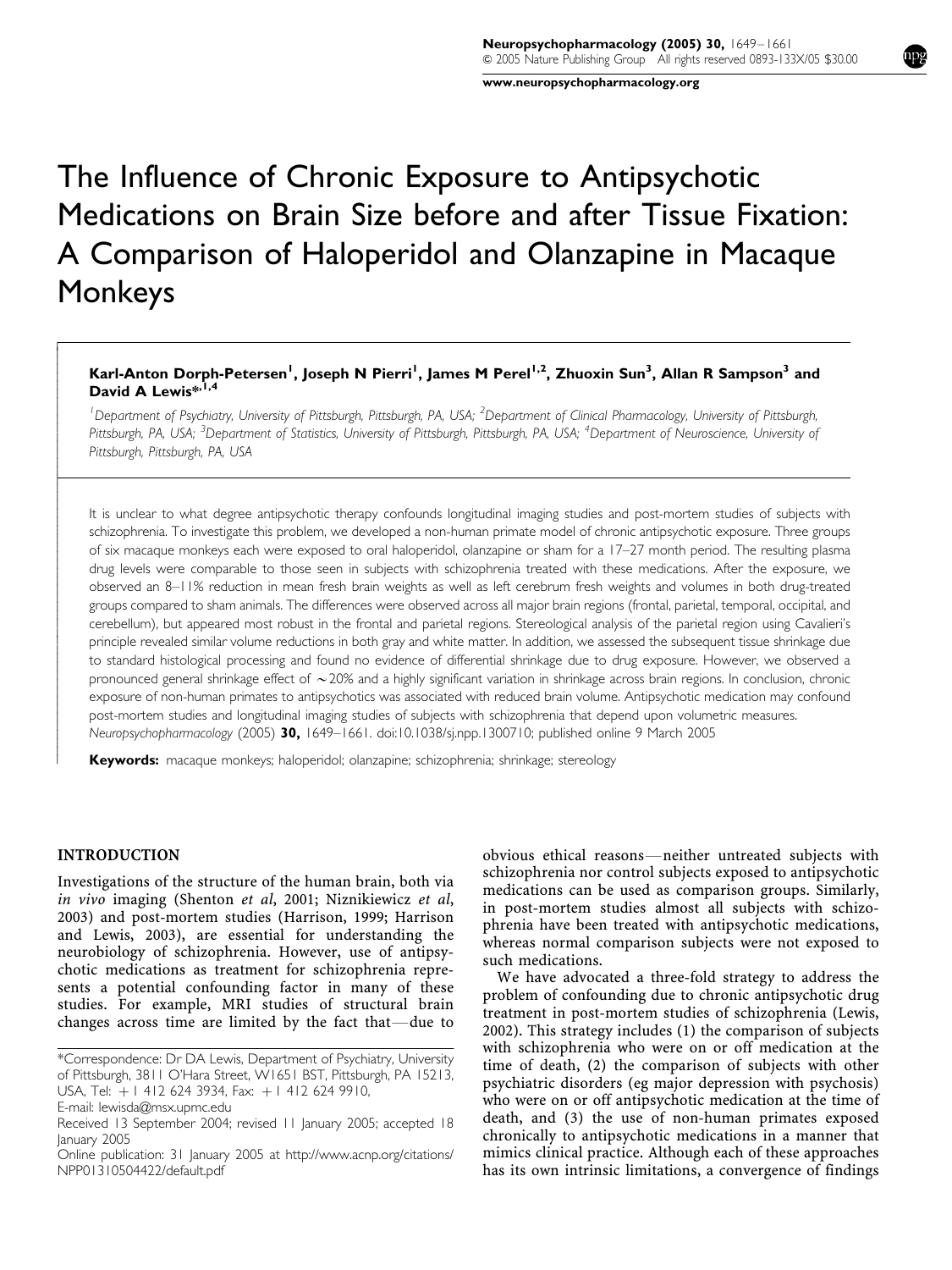across studies provides compelling evidence that antipsychotics do or do not account for the finding of interest. The third arm of this triad is particularly important because it is the only approach that permits fully controlled experimental conditions. In this regard, the non-human primate model may be informative not only for human post-mortem studies but also for interpreting the outcome of longitudinal in vivo imaging studies of subjects with schizophrenia. For example, such studies have found evidence of brain volume changes evolving with time (Thompson et al, 2001; Ho et al, 2003; Pantelis et al, 2003; Sporn et al, 2003) that are potentially related to disease progression, but that might also reflect an effect of treatment.

In addition to their effects on the brain *in vivo* (eg druginduced changes in cell number in a given brain region), antipsychotic drugs might also induce changes in brain structure or composition that affect post-mortem tissue behavior. For example, knowing whether antipsychotic drug exposure in vivo causes differential tissue shrinkage during histological processing is essential for interpreting postmortem volumetric studies.

Consequently, in this study, we developed a non-human primate model of oral antipsychotic treatment by chronically exposing groups of macaque monkeys to either haloperidol (a conventional antipsychotic), olanzapine (a second-generation antipsychotic) or sham (placebo). Using this model, we addressed the following questions: (1) Do antipsychotic medications induce changes in total or regional brain weight or volume? (2) Do antipsychotic medications affect the tissue shrinkage that occurs during post-mortem processing? (3) Do these effects differ as a function of type of antipsychotic drug?

## METHODS

## Animals and Training

Eighteen experimentally naïve male macaque monkeys (Macaca fascicularis), 4.5–5.3 years of age, were obtained from LABS of Virginia (Yemassee, SC). All animals were housed in single cages grouped together in the same room at the University of Pittsburgh Primate Research Laboratory. Six animals were randomly selected to form a group, with the remaining animals divided into two groups so that average body weights were approximately balanced across the three exposure groups (haloperidol, olanzapine, or sham). All studies were carried out in accordance with the NIH Guide for the Care and Use of Laboratory Animals and were approved by the University of Pittsburgh Institutional Animal Care and Use Committee.

All animals were trained to self-administer fruit punchflavored sucrose pellets. Self-administration of the pellets was reinforced with raisins and was followed by drinking 60 ml of orange drink from a syringe. The orange drink was administrated in order to have an alternate vehicle for drug administration, should an animal become unreliable in ingesting the pellets. When animals achieved 100% compliance, sucrose pellets containing drug were introduced to the haloperidol group. Owing to delays in obtaining olanzapine, the animals in this group received sham pellets for the first  $\sim$  10 months. Two monkeys initially allocated to the sham group were switched with two initially allocated to the olanzapine group immediately before the initiation of the olanzapine treatment (see Animal Health section below).

## Drug Preparation and Administration

Sucrose pellets (190 mg) containing haloperidol sulfate (Spectrum Chemicals and Laboratory Products, Gardena, CA), olanzapine (Eli Lilly, Indianapolis, IN), or no drug (sham pellets) were custom made (Research Diets Inc., New Brunswick, NJ). Two dosage levels per pellet were ordered for each drug. Quality control assays determined the content of haloperidol to be 1.0 or 2.0 mg/pellet and the content of olanzapine to be 0.55 or 1.1 mg/pellet. Methods for quality control were identical to those used for drug plasma level analysis (see Blood Sampling section below).

All medication and sham treatments were administered orally twice daily (between 08:30 and 09:30, and between 15:30–16:30), 5 days a week for the first  $\sim$  5 months and all 7 days a week for the rest of the study ( $\sim$  22 months). Each monkey could receive the drug in one of three ways: (1) by ingesting intact pellets; (2) by ingesting the dissolved drug (haloperidol) or pulverized pellets in orange drink; and (3) by ingesting pellets pulverized in treats consisting of fresh or dehydrated fruit, or mixed with peanut butter or jelly. All monkeys were always given orange drink containing quinine sulfate as a taste mask to prevent the animals from knowing whether or not drug was present. During the study, animals in the haloperidol and the olanzapine groups required increasingly greater effort to maintain compliance with the dosing regimen. The animals seemed to develop an aversion to the taste and/or the subjective effects of the medication. Thus, dosing vehicles were adapted to ensure that the animals complied with drug ingestion.

Drug doses were increased over time based upon the monitored drug plasma levels. The goal was to achieve and maintain plasma concentrations of each drug that approximated those associated with a therapeutic response in humans. In a previous study (Akil et al, 1999; Pierri et al, 1999), we exposed monkeys to doses of haloperidol decanoate, resulting in mean (SD) trough haloperidol plasma levels of  $4.3 \pm 1.1$  ng/ml, which are similar to the mean (SD) plasma level of  $4.9 \pm 2.9$  ng/ml (total + reduced haloperidol) observed in humans treated according to the model of 'neuroleptic threshold dosing' (McEvoy et al, 1986, 1991). Consistent with this strategy, we observed notable extrapyramidal side effects in these animals. However, more recent imaging studies of dopamine  $D_2$  receptor occupancy suggest that antipsychotic efficacy, without pronounced extrapyramidal symptoms or hyperprolactinemia, occurs when 65–72% of striatal dopamine  $D_2$  receptor are occupied (Farde et al, 1992; Nordström et al, 1993; Kapur et al, 1998, 2000; Kapur and Seeman, 2001). In humans, this level of occupancy is associated with haloperidol plasma levels of  $\sim$  1–1.5 ng/ml (Nyberg *et al*, 1995; Kapur *et al*, 1997) or olanzapine plasma levels of  $\sim$  10–25 ng/ml (Kapur *et al*, 1998, 1999). Furthermore, clinical trials have documented that antipsychotic dosages corresponding to these plasma levels are associated with the desired antipsychotic effect (Perry et al, 1997, 2001; Apiquian et al, 2003; Keefe et al, 2004; Oosthuizen et al, 2004). Consequently, in this study, we sought to obtain plasma levels of 1–1.5 ng/ml for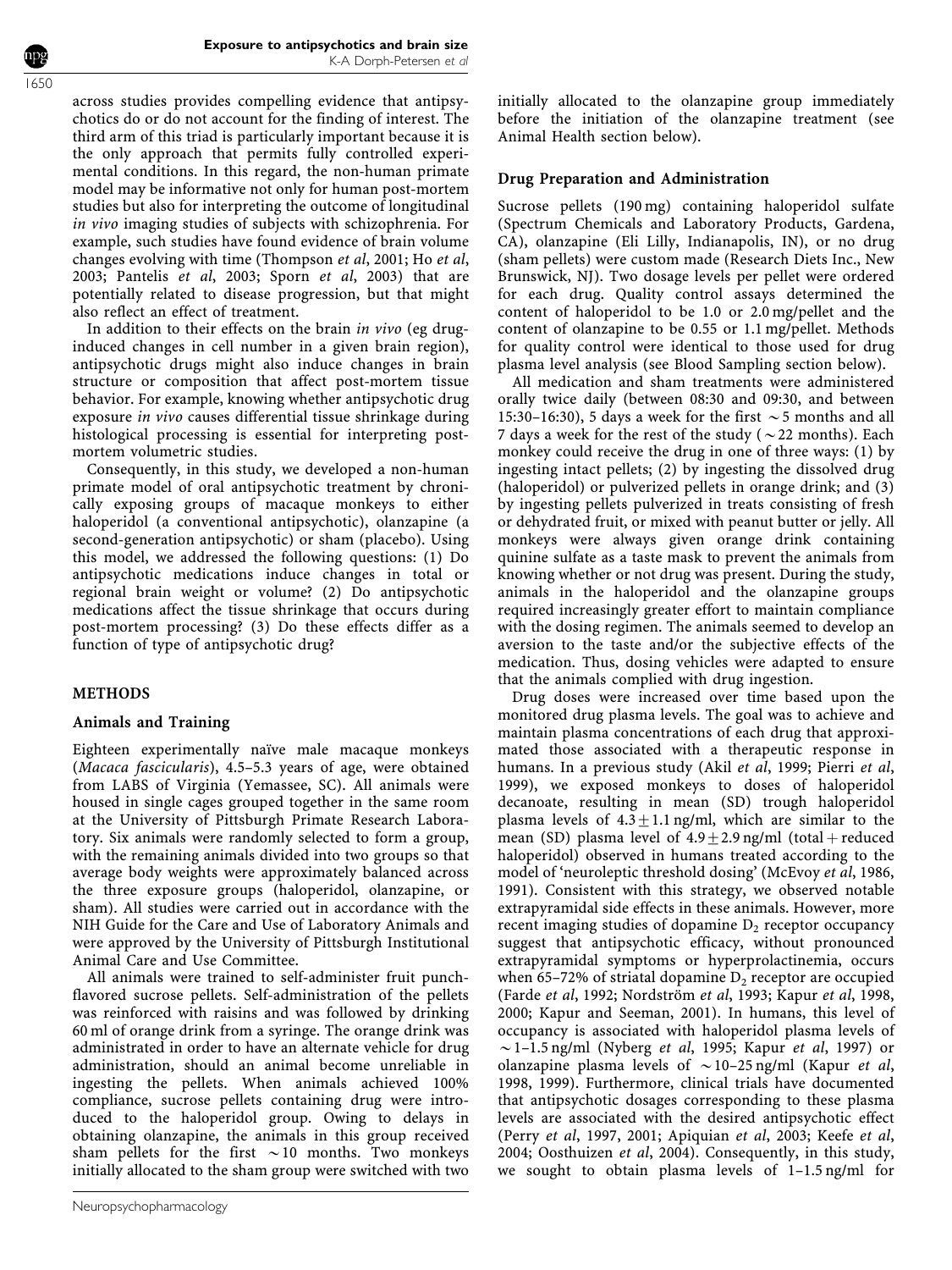haloperidol and of 10–25 ng/ml for olanzapine. We chose to use oral administration of both drugs in order to mimic more closely the most common mode of drug administration in humans and because a depot form of olanzapine was not available.

## Blood Sampling

Prior to the study, all animals were trained to enter a transfer box and then a restraining chute so that blood samples could be obtained without sedation, thus minimizing the exposure of animals to ketamine, an NMDAreceptor antagonist that in humans can induce clinical features reminiscent of schizophrenia. All samples were drawn from the femoral vein approximately 7–8 h after the morning dose in order to obtain trough plasma levels. Assays for haloperidol and olanzapine were performed using high-performance liquid chromatography, with the haloperidol assay based upon electrochemical detection (Gupta et al, 1995) and the olanzapine assay based upon ultraviolet detection (Olesen and Linnet, 1998). Interassay coefficients of variation, as estimated from the results of quality control samples, were 8.9% for haloperidol and 5.3% for olanzapine. The lower limit of quantitation for haloperidol was 0.25 ng/ml and the corresponding value for olanzapine was 2 ng/ml.

## Animal Health and Behavior

No quantitative measures of behavior were obtained during the study, other than those associated with compliance with the drug exposure regimen. Qualitatively, animals in both the haloperidol and olanzapine groups showed signs of mild bradykinesia and sedation that appeared to worsen with increasing dose, and some animals seemed to become more aggressive with time. This aggressive behavior was noted to develop in four of the olanzapine-exposed animals and in two of the haloperidol-exposed animals.

Animals had free access to water, and were fed in the evening after receiving the afternoon dose of drugs to increase the likelihood that they would consume drugcontaining food or drink. All animals were given between 20 and 30 monkey food pellets (Purina Monkey Chow) per day, which was standard for the population of macaque monkeys at the University of Pittsburgh Primate Research Laboratory. Throughout the study, all animals were provided access to other forms of enrichment including seeds for foraging, toys, and fruit and other food treats. Thus, although the animals were not given unlimited access to food, they were not food restricted.

Throughout the study, all animals were regularly monitored by the University of Pittsburgh Veterinary Staff. Over more than 2 years of study, only two animals—both in the olanzapine group—exhibited medical complications: One animal (2846) experienced recurrent episodes of diarrhea, which resolved with bowel rest or metronidazole, and which did not interfere with the animal's drug compliance. The other animal (2836) engaged in self-injurious behavior prior to starting drug treatment. This animal recurrently cut his hands and feet with the canines, and on several occasions required stitches to close wounds. During the study, this monkey also received NSAIDs and pain medication (buprenorphine) on several occasions. The monkey was initially in the sham group, but was switched into the olanzapine group (resulting in a shuffle of four monkeys total in order to keep the means of the body weights matched across groups), immediately before the initiation of olanzapine treatment, on the rationale that the olanzapine might decrease the frequency of self-injurious behavior. However, no olanzapine-related change in this behavior was seen. To address these behavioral problems, the animal was provided with increased human contact, doubling of cage space, and enhanced enrichment, and the cage was moved to an area of decreased stimulation. Under these circumstances, the animal's behavior stabilized. It should be noted that excluding the data from this animal did only change the results marginally and did not alter any conclusion.

# Brain Removal and Measurements

Matched by terminal body weight, monkeys were euthanized in triads—one from each group. All three monkeys of each triad were euthanized on the same day, with the six triads euthanized over a period of 74 days. Each monkey was euthanized by an overdose of pentobarbital (50 mg/kg) and removal of the fresh brain was completed within approximately 25 min. The weight of the fresh, whole brain was obtained on a calibrated lab scale (PJ3600 DeltaRange, Mettler-Toledo, OH) with a precision of 0.01 g. The same scale was used for all subsequent measures (described in detail below). The cerebellum and brainstem were then separated from the cerebrum by a cut through the mesencephalon at the level of the superior colliculi. The cerebrum was split by a sagittal cut through the corpus callosum and the cerebellum and brainstem were similarly bisected. The right half of each brain was cut into slabs  $(\sim 5 \text{ mm})$  and frozen fresh in isopentane on dry ice and subsequently stored at  $-80^{\circ}$ C. The left cerebellum/brainstem and the cerebrum were immediately placed in ice-cold 0.1 M phosphate buffer,  $pH = 7.3$ .

After 5 min in the buffer, the left cerebrum was dissected into four pieces following the gyration pattern: (1) The frontal piece was removed by cutting (locally perpendicular to the pial surface) through the superior frontal gyrus and the anterior cingulate gyrus at the level of the central sulcus, within the corpus callosum along its dorsal and rostral edge, at the bottom of the central sulcus, along the rostral part of the circular sulcus of the insula, and around the temporal pole. During this procedure, the striatum was split. (2) The occipital piece was removed by a planar cut through the bottom of the lunate sulcus and extending to the medial surface of the hemisphere. (3) The parietal piece was separated from the remainder of the brain by cutting through the corpus callosum along its dorsal edge, at the bottom of the lateral fissure, and through the angular gyrus. (4) The remaining piece consisted of the temporal lobe, insula, and most of the basal ganglia, including the entire thalamus.

When the dissection was complete, the five pieces from the left hemisphere were individually blotted dry and weighed, and their volumes determined by Archimedes' principle of fluid displacement. We used a high-precision approach (Figure 1), in which the weight of the displaced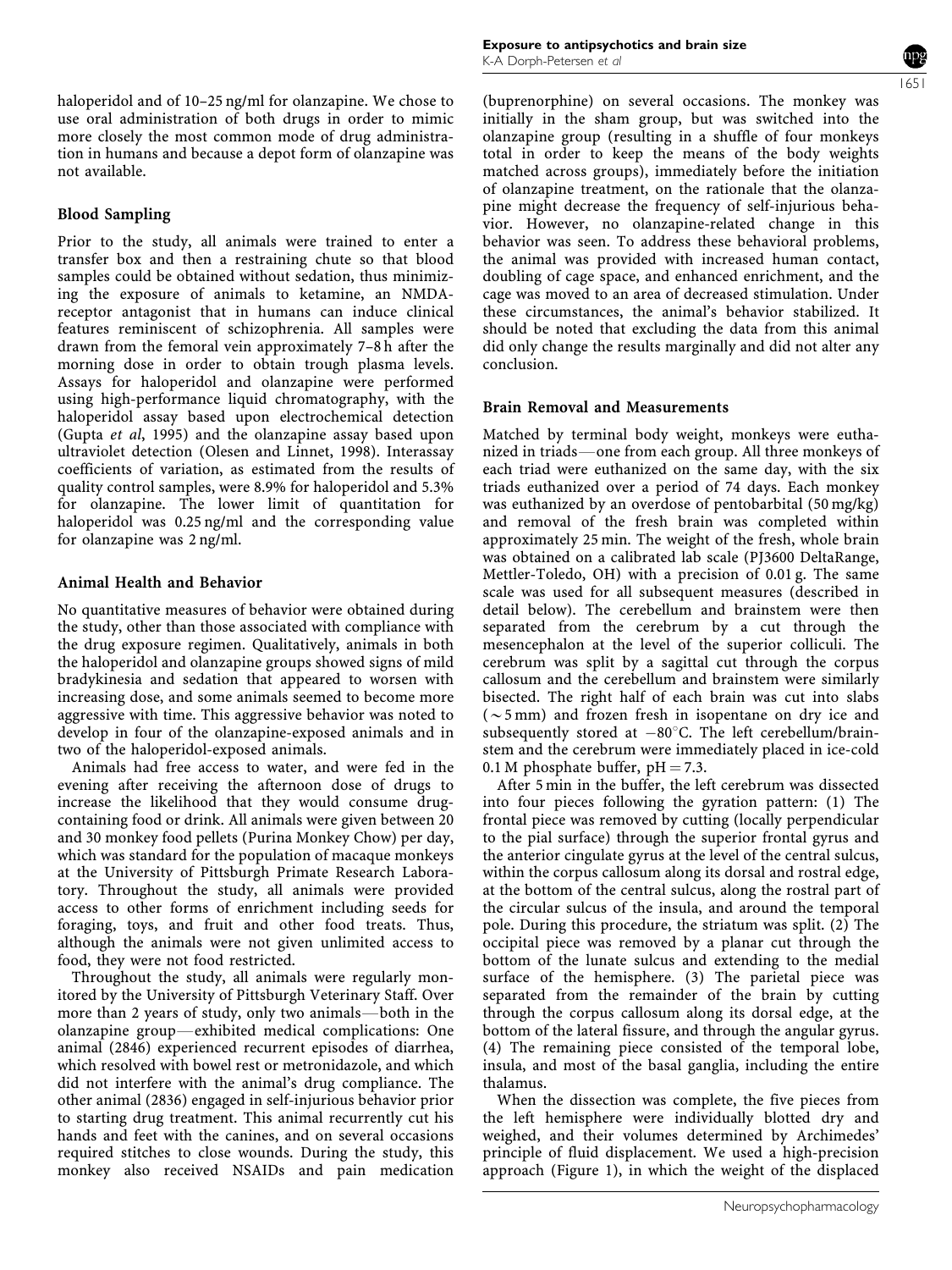

Figure I Measurement of tissue weight and volume. Left: The tissue piece is weighed at the scale. Right: The principle of Archimedes ad modum Scherle (1970). A beaker containing a fluid is placed on the scale, the tissue supporter is inserted into the fluid to a mark on the handle, and the scale is reset to zero, preventing the volume of the supporter from biasing the measure. Then, the tissue piece on the supporter is lowered into the fluid to the mark, and the readout of the scale indicates the weight of the displaced fluid. The volume of the displaced fluid (ie the volume of the tissue piece) is then calculated using the density of the fluid. W and V are weight and volume of the tissue piece, and  $W_d$  and  $\rho_d$  are weight and density of the displaced fluid (storing solution in this example).

fluid is measured (Scherle, 1970; Weibel, 1979). The pieces were then placed in ice-cold 4% paraformaldehyde in 0.1 M phosphate buffer (pH 7.4) for 48 h, washed in a graded series of sucrose solutions (12, 16, and 18%), and stored in an antifreeze solution (30 vol% ethylene glycol and 30 vol% glycerin in 0.024 M phosphate buffer) at  $-30^{\circ}$ C. The postmortem interval (PMI, time from death to immersion into fixative) for the left hemisphere pieces was kept at approximately 72 min for all 18 brains.

To assess the tissue deformation (predominantly shrinkage) introduced by these tissue-processing procedures, the weight and volume of each piece were determined, using the approach described above, at every major step in the tissue processing (ie fresh, after 48 h of fixation, after  $\sim$  12 days in sucrose solutions, after  $\sim$  11 days in storing solution at 4<sup>°</sup>C, and finally after approximately 1 year in storing solution at  $-30^{\circ}$ C). Storing solution was used for the fluid displacement in the final measure, while all the previous measures were made in 0.1 M phosphate buffer.

#### Stereological Assessment of Parietal Piece Volumes

The volumes of gray and white matter in the parietal pieces were estimated using Cavalieri's principle (Gundersen and Jensen, 1987; Howard and Reed, 1998). The parietal pieces (equilibrated in storing solution) were embedded in agar  $-7%$ low-melt agarose (SeaPlaque Agarose, Cambrex, Rockland,  $ME$ ) in storing solution—and cut into 2.5-mm thick slabs perpendicular to the intraparietal sulcus. The slicing procedure ensured that all cuts had a systematic, uniformly random position within each tissue piece. The slabs were returned to storing solution and coded as to subject number and group. The resulting cut surfaces of the slabs (12–15 slabs per brain) were observed using a Nikon SMZ1500 Stereoscopic Zoom Microscope, mounted on a Nikon C-DSDF diascopic stand F, illuminated from above by fiber optic light from a 150 W Tungsten Halogen Light Source (Schott-Fostec, Auburn, NY), and equipped with a  $0.5 \times HR$ Plan Apo Nikon objective, a Nikon DN100 Digital Net Camera (1280  $\times$  960 pixels), and a Triniton Multiscan G420 color monitor. Each cut generates two cut surfaces, which obviously are mirror images of each other. Owing to the overall spindle shape of the parietal pieces, most slabs had a conical appearance where one cut surface was bigger than the other. It turned out to be very difficult to tell the exact outer boundary of the smaller cut surface due to overprojection of the larger cut surface through the transparent agar matrix. Therefore, the caudal surfaces of the rostral slabs were observed until the maximum total area was reached; the slab with maximal area was ignored; and the rostral surfaces of the caudal slabs were observed. In this way, each cut was observed using the cut surfaces that were the larger on its slab and therefore not biased by overprojection. All slabs were observed by one investigator (blind to exposure status) at a final magnification of  $9 \times$  at the monitor. A square point grid printed on a transparency was superimposed uniformly random over the monitor image of each cut surface. The areas of gray and white matter observed at each cut surface were estimated from the number of points hitting the gray or white matter, respectively. From these counts, the gray and white matter volumes for each parietal piece were estimated as:

$$
V := T \sum A_i
$$
  
=  $Ta \sum P_i$ 

where  $T = 2.5$  mm is the mean slab thickness,  $a = 2.29$  mm<sup>2</sup> is the area per point of the point grid (corrected for magnification),  $A_i$  is the gray or white matter area of the *i*th cut surface, and  $P_i$  is the respective number of points hitting gray or white matter. For each parietal piece, on average a total of 430 points were counted over gray matter and 215 over white matter. The corresponding mean coefficients of error, CE, were estimated to be 0.02 for the gray matter volumes, 0.03 for the white matter volumes, and 0.01 for the combined total volume using the methods of Gundersen et al (1987, 1999).

# Precision and Accuracy of the Archimedean Approach

In order to assess the precision of the weight and Archimedean measurements, we performed two sets of measurements for the 15 pieces from one triad of monkeys. The measurements were obtained by the same person, morning and afternoon of the same day, using samples from the same batch of storing solution for displacement. However, the tissue pieces were returned to the freezer, the scale recalibrated, and the glassware changed between the measurements. The concordance of the remeasured weights and volumes (Figure 2) indicated a very high level of precision corresponding to a  $CE \approx 0.004$  for both weights and volumes.

In order to assess the accuracy of the Archimedean measurements, we measured the volume of all 18 parietal pieces immediately before embedding in agar. In this way, we could compare the total volume measures obtained by the Archimedes' principle to corresponding volume estimates obtained by Cavalieri's principle. To measure the inter-rater reliability of the Archimedean measurements,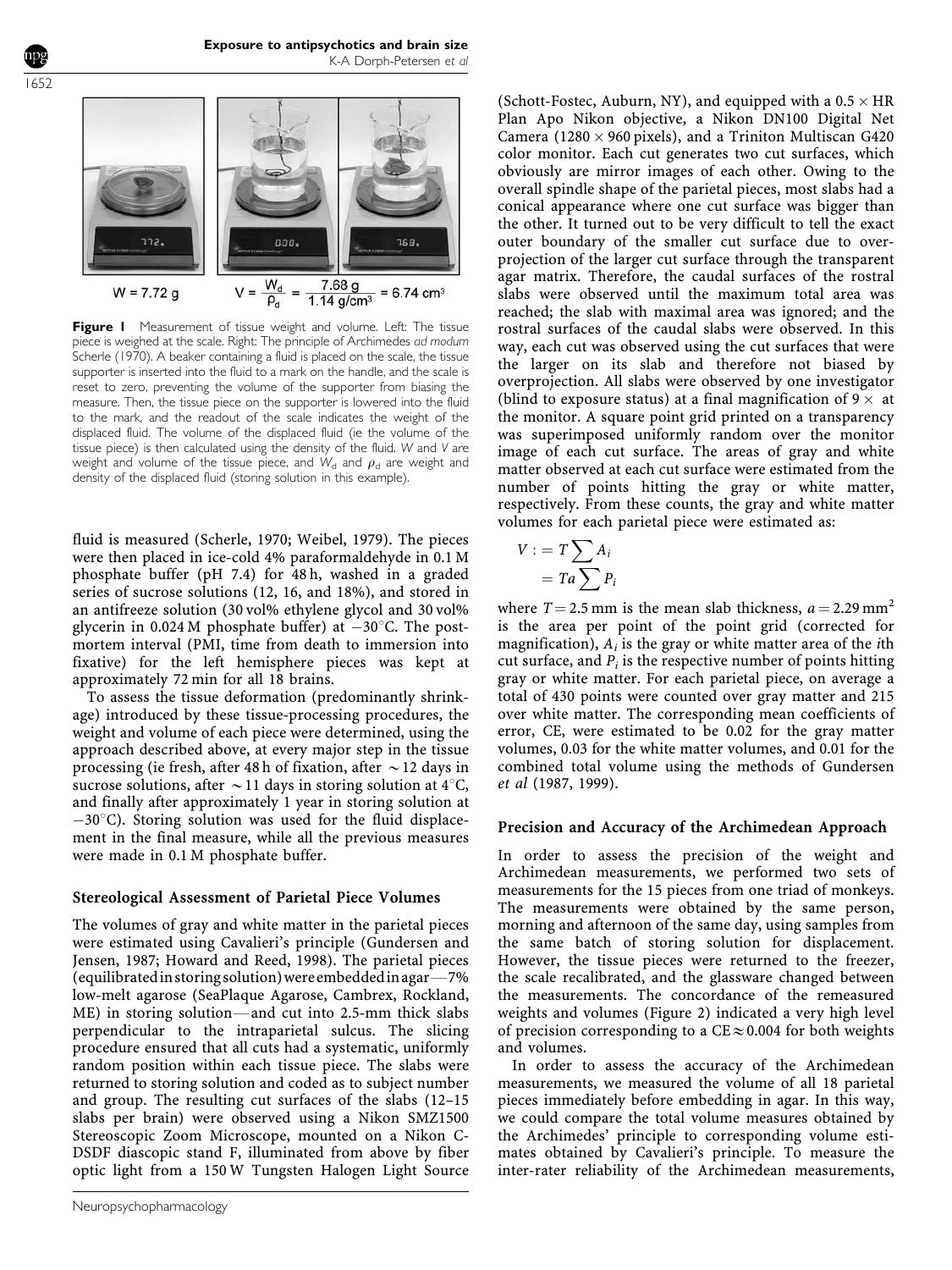

Figure 2 Precision of the Archimedean volume measures as demonstrated by 15 pairs of observations. Filled circles indicate sham; thin open circles, haloperidol; and thick open circles, olanzapine. Line is the identity line.

two observers measured the same 15 tissue pieces at the same time, but blind to each other. The intraclass correlation coefficient of 0.9998 (95% confidence interval, 0.9993–0.9999) illustrated that our Archimedean measurements are as reliable as weighing the tissue. The weight and the Archimedean measures were performed by several observers who were not formally blind to the exposure status. Owing to the very high inter-rater reliability, precision, and accuracy of the methods, we judged there were virtually no room for any observer bias and no need for blinding at this initial stage.

#### **Statistics**

To examine the difference in initial body weight and age of the animals at the time of euthanasia among exposure groups (sham, haloperidol, and olanzapine), one-way analysis of variance (ANOVA) models were used, with the exposure group as the main effect. To explore the differences in terminal body weight among the three groups, an analysis of covariance (ANCOVA) model was used, with group as the main effect and initial body weight as a covariate.

One-way ANOVA models with the exposure group as the main effect were performed to examine the differences among the three groups for each primary response variable. For the multiple comparisons procedure, which compared both drug exposed groups with the sham group, we used Dunnett's procedure (Hochberg and Tamhane, 1987).

To examine the robustness of the ANOVA conclusions, the Kruskal–Wallis test, a nonparametric alternative to the one-way ANOVA, was carried out to test the group effect for each response variable. As a nonparametric analogue of the Dunnett's multiple comparisons procedure in one-way ANOVA, Steel's procedure (Hochberg and Tamhane, 1987) was used to confirm results of the comparisons of the drugexposed groups with the sham group.

A two-way ANOVA model was employed to analyze the main group effect and the triad blocking effect on the change in the left brain volume as a result of tissue processing. Multiple comparisons among triads used Tukey's procedure (Neter et al, 1996). To examine the difference in shrinkage among the five regions of the brain, the multivariate analysis of variance (MANOVA) model based on repeated measures with a compound symmetric covariance structure (Littell et al, 1996) was used with exposure group as the main effect, triad as a blocking effect, and region as a within-subject effect. Regions were compared using the Bonferroni multiple comparisons procedure.

Analyses were implemented in SAS PROC GLM (SAS Institute Inc., 1990), SAS PROC MIXED (Littell et al, 1996), and SAS PROC NPAR1WAY (SAS Institute Inc., 1990). F-tests for the effect of diagnostic group are based on type III sum of squares. An alpha level of 0.05 was selected as indicator of significance for all tests and multiple comparisons.

#### RESULTS

#### Monkey Model of Chronic Antipsychotic Drug Exposure

The doses of haloperidol and olanzapine were gradually increased (Figure 3, top), until the monkeys were receiving 24–28 mg of haloperidol or 11.0–13.2 mg of olanzapine per day. The final trough drug plasma levels were  $\sim$  1.5 ng/ml for haloperidol and  $\sim$  15 ng/ml for olanzapine (Figure 3, bottom). Neither the initial (by design) nor the terminal mean body weight of the monkeys differed significantly across the groups. Mean (coefficient of variation  $CV = SD/$ mean) initial body weights were 4.40 (0.21) kg, 4.12 (0.14) kg, and 4.12 (0.29) kg for the sham, haloperidol, and olanzapine groups, respectively. The corresponding mean (CV) terminal body weights were 6.05 (0.20) kg, 6.13  $(0.20)$  kg, and  $6.05$   $(0.12)$  kg. Most animals did increase substantially in weight during the experimental period (Figure 4), consistent with the expected growth of male animals of this species and age. The mean (CV) age of the animals at time of euthanasia did not differ  $(F_{2,15} = 0.48,$  $p = 0.63$ ) and were 84.0 (0.03) months, 85.2 (0.05) months, and 83.1 (0.04) months for the sham, haloperidol, and olanzapine groups, respectively.

## Fresh Brain Weight and Volume

The mean fresh brain weights differed significantly among the three exposure groups  $(F_{2,15} = 3.99, p = 0.041)$ , with those of the haloperidol (H) and olanzapine (O) groups 8.1% and 9.6%, respectively, lower than that of the sham (S) group (Figure 5). The fresh weight and volume of the left cerebrum were calculated for each brain as the sum of the respective measures of the four cerebral tissue pieces, as this was the most anatomically well-defined unit in the study. Mean fresh left cerebral weights differed significantly  $(F_{2,15} = 4.85, p = 0.024)$  among the groups; weights of the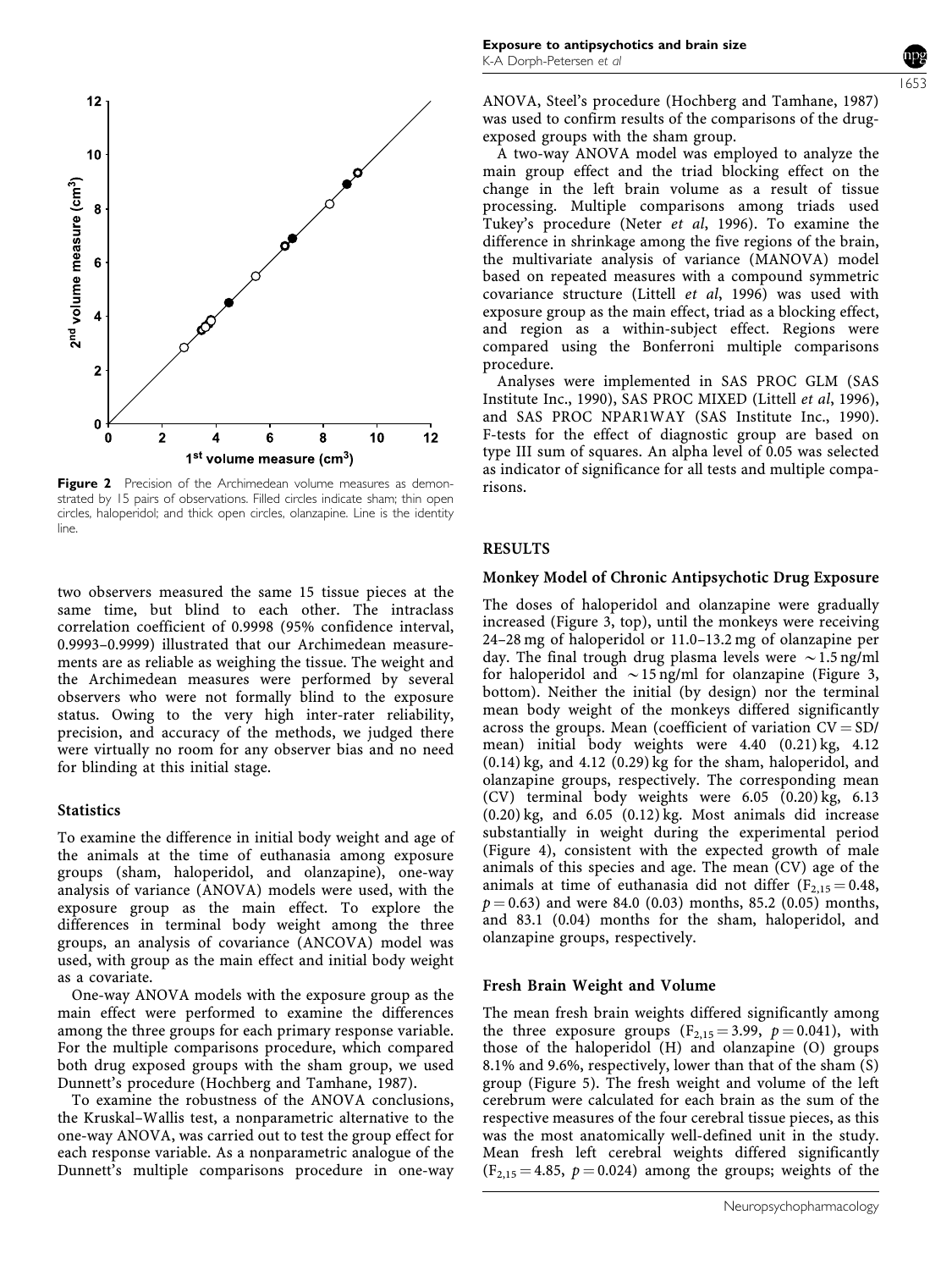

Figure 3 Top: Administrated daily drug dose as a function of time for each monkey in the haloperidol- (left) and olanzapine- (right) exposed groups. Numbers within each plot indicate how many monkeys received that drug dose. For example, at day 651, two monkeys were raised to a final haloperidol dosage of 28 mg/day, and 23 days later, additional three animals were raised to that level. The punctuated line and the light gray area at the beginning of the haloperidol graph indicate the initial period with drug administration limited to 5 days a week. Bottom: Mean trough plasma levels of the respective drug for the six monkeys in each group. The error bars indicate the standard error of the mean for each group at each time point. The plots at the bottom terminate earlier than the plots at the top because the monkeys were euthanized (in triads) over a 74-day period.





Figure 4 Increase in mean body weights for each group (S, sham; H, haloperidol; O, olanzapine) across the course of the study. Vertical lines indicate the time points when each of the two drugs was introduced. The mean (CV) percentage gain in weight for each group was: sham, 38% (0.37); haloperidol, 53% (0.79); olanzapine, 53% (0.53).

H and O groups were 8.9% and 10.9% lower, respectively, than the S group (Table 1). The corresponding mean fresh left cerebral volumes showed virtually the same pattern: H

Neuropsychopharmacology

Figure 5 Fresh brain weights for the sham- (S), haloperidol- (H) and olanzapine- (O) exposed monkeys. The horizontal bars indicate group means.

vs S decreased by 8.8% and O vs S decreased by 10.5%  $(F_{2,15} = 4.70, p = 0.026).$ 

Comparison of mean fresh weights of individual tissue pieces suggested that the differences were more robust in the frontal and parietal regions (Figure 6). Specifically, the mean weight of the frontal piece was significantly  $(F_{2,15} = 4.55, p = 0.029)$  lower by 10.1% and 10.4% in the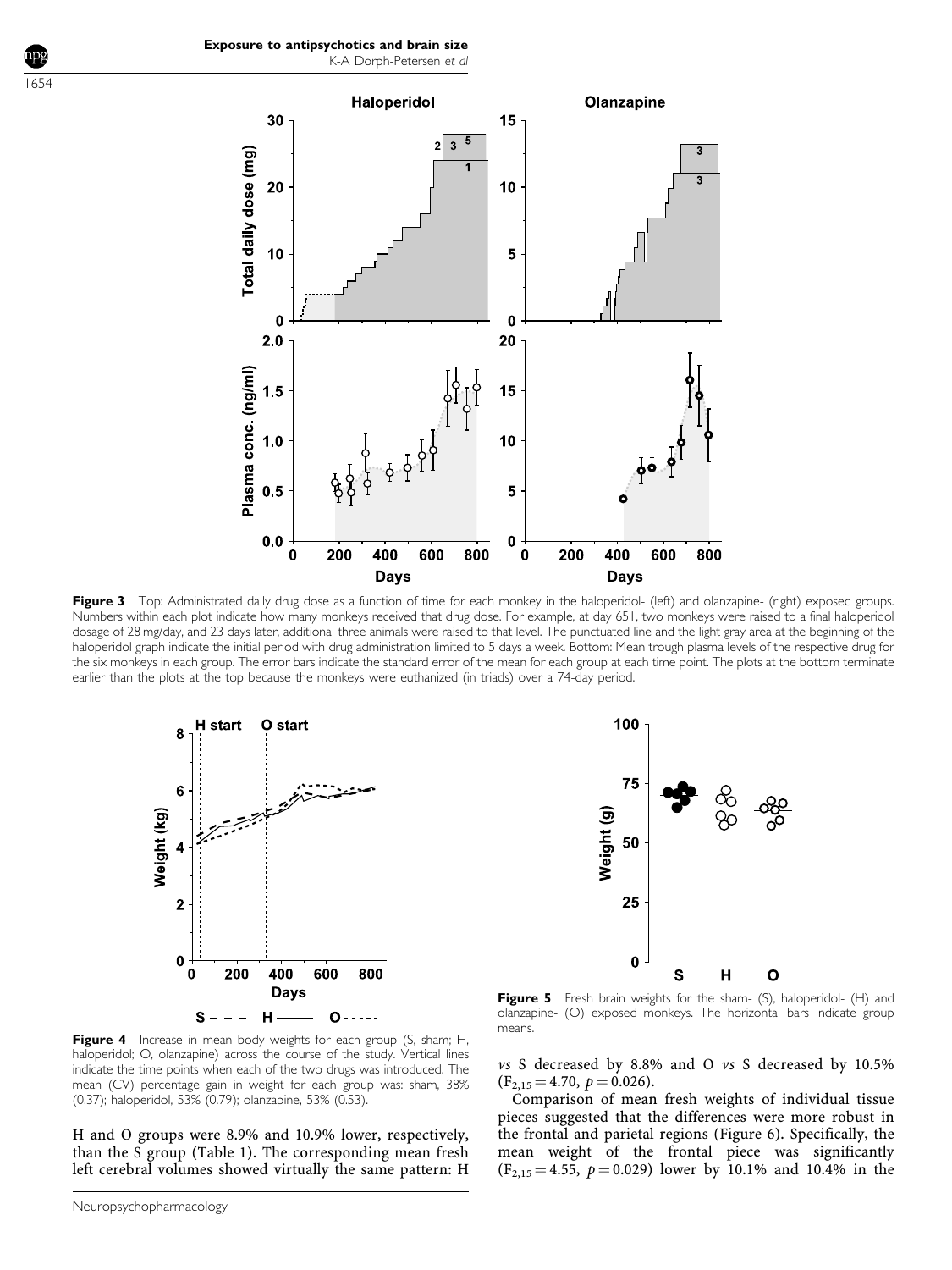H and O groups, respectively, relative to S; for the parietal piece, H was decreased by 11.2% and O was decreased by 13.6% ( $F_{2,15} = 5.20$ ,  $p = 0.019$ ) relative to S. The other three regions followed the same general pattern, but the differences did not achieve statistical significance: temporal, H vs S decreased by 6.9% and O vs S decreased by 10.5%  $(F_{2,15} = 2.31, p = 0.13)$ ; occipital, H vs S decreased by 9.7% and O vs S decreased by 9.8% ( $F_{2,15} = 0.60$ ,  $p = 0.56$ ); and cerebellum and brainstem, H vs S decreased by 8.7% and O *vs* S decreased by 8.5% ( $F_{2,15} = 0.92$ ,  $p = 0.42$ ). The pattern for the corresponding volumes was virtually identical, indicating only minor variability in the tissue density within the same brain region across the monkeys. Results of the multiple comparisons procedure are shown for all significant ANOVAs in Figure 7.

#### Changes in Brain Weight and Volume during Tissue Processing

During the first four phases of tissue processing, brain weight and volume decreased in an identical manner across the three exposure groups (Figure 8). Over time in storing solution, brain weight and volume partially returned to initial values. The mean final tissue shrinkage due to tissue processing was  $20.5\%$  (CV = 0.13) and was virtually identical ( $F_{2,10} = 1.02$ ,  $p = 0.39$ ) across the three groups of animals (Table 2). However, we observed a significant difference in final shrinkage across the six triads  $(F_{5,10} = 13.31, p = 0.0004)$ , with the brains from the monkeys of the first triad shrinking significantly less than the five other triads, even though the experimental protocol did not differ across triads. Additionally, a marked difference in shrinkage pattern was observed across the five tissue regions  $(F_{4,68} = 71.31, p < 0.0001)$ . Pair-wise comparisons indicated significant differences in the amount of shrinkage

Table I Mean (CV) Fresh Weight and Volume of the Left Cerebrum for Each Group of Animals

|             | Weight $(g)$ | Volume (cm <sup>3</sup> ) |
|-------------|--------------|---------------------------|
| Sham        | 30.53 (0.03) | 29.37 (0.03)              |
| Haloperidol | 27.80 (0.10) | 26.79 (0.09)              |
| Olanzapine  | 27.20 (0.07) | 26.28 (0.07)              |



1655

Figure 7 The 95% confidence intervals for the relative difference of each exposure group (haloperidol, H; olanzapine, O) vs sham group (S) calculated using Dunnett's method for each variable that reached significance in the main ANOVAs. For those intervals that cross the origin. the difference between groups did not reach the 0.05 significance level.



Figure 8 Plots of the mean weight (left) and volume (right) of the entire left hemisphere at specific stages in tissue processing for the sham- (S), haloperidol- (H) and olanzapine- (O) exposed monkeys.



Figure 6 Fresh weights of the individual tissue pieces from the left brain of the monkeys of the sham- (filled circles), haloperidol- (thin open circles) and olanzapine- (thick open circles) exposed groups. The horizontal bars indicate group means.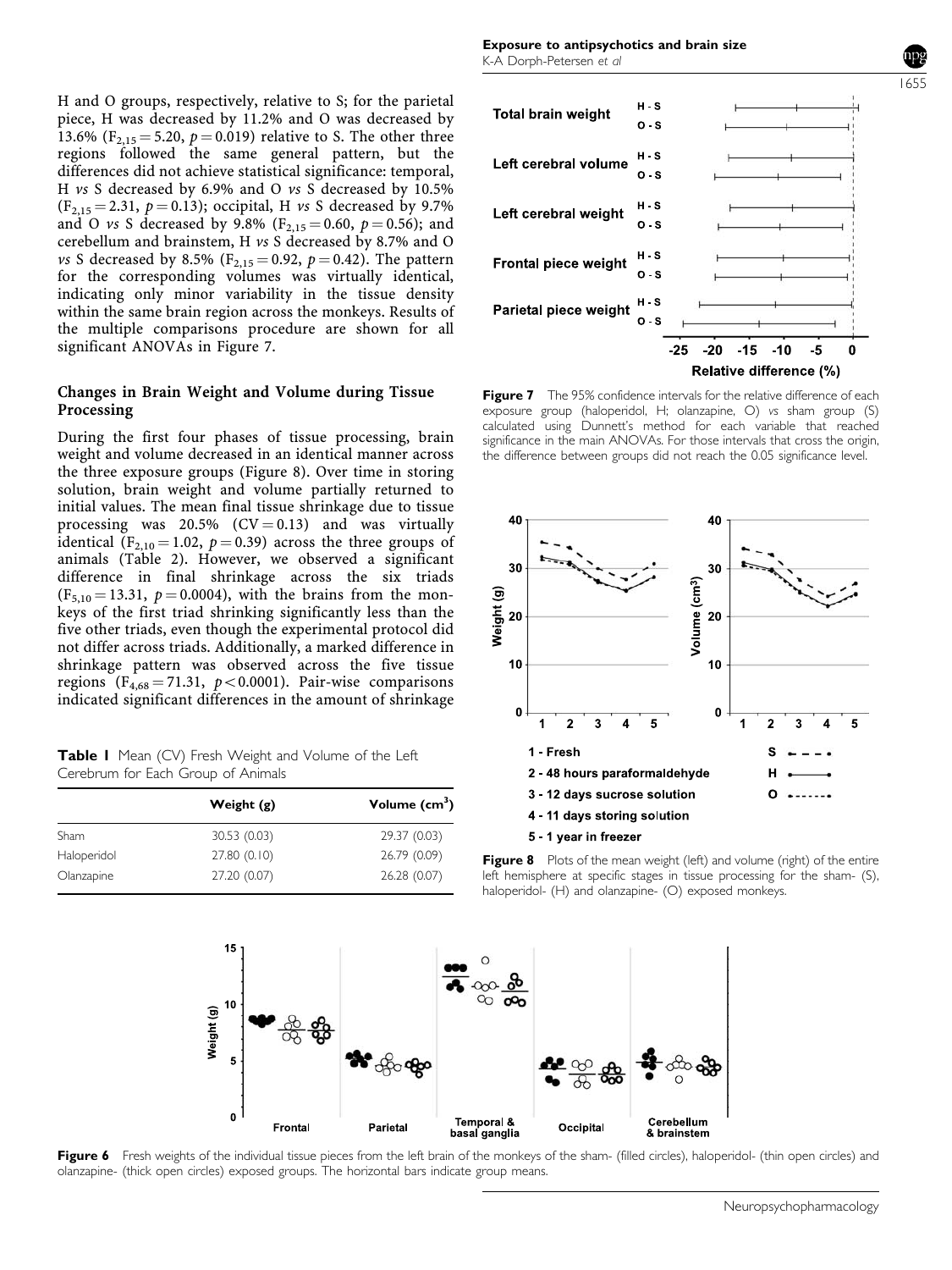Table 2 Mean (CV) Final Shrinkage of Brain Regions and of the Whole Left Brain for Each Group

| Region                 | <b>Sham</b>     | Haloperidol     | Olanzapine      |
|------------------------|-----------------|-----------------|-----------------|
| Temporal-basal ganglia | $25.1\% (0.15)$ | 23.5% (0.13)    | $23.6\%$ (0.11) |
| Frontal                | $21.7\%$ (0.15) | $21.8\%$ (0.17) | $21.0\%$ (0.17) |
| Cerebellum-brainstem   | 18.9% (0.19)    | $17.8\%$ (0.17) | $16.6\% (0.13)$ |
| Parietal               | $16.7\%$ (0.14) | 17.1% (0.08)    | $16.8\%$ (0.11) |
| Occipital              | $15.3\%$ (0.18) | $15.3\%$ (0.13) | 15.2% (0.09)    |
| Whole left brain       | $21.0\%$ (0.15) | 20.5% (0.14)    | 20.0% (0.12)    |



Figure 9 Gray and white matter volume in the parietal pieces determined by Cavalieri's principle for each of the sham- (S), haloperidol- (H) and olanzapine- (O) exposed monkeys. The horizontal bars indicate group means. Lettering at the top indicates the results of Dunnett's procedure; regions not sharing the same letter are significantly different at  $p < 0.05$ .

across regions, with the greatest shrinkage occurring in the temporal–basal ganglia piece and the least in the occipital region (Table 2).

#### Gray and White Matter Volume of the Parietal Region

In order to determine whether the reductions in brain volume observed in the H and O animals reflected changes in gray and/or white matter volumes, we estimated the volumes of these compartments in the stored parietal pieces (Figure 9). The mean gray matter volume was significantly  $(F_{2,15} = 6.12, p = 0.011)$  reduced in the H (11.8%) and O (15.2%) compared to S, while similar decreases in mean white matter volume (H, 13.3%; O, 12.7%) almost reached significance ( $F_{2,15} = 3.03$ ,  $p = 0.079$ ).

## Accuracy of the Archimedean Approach

In order to verify the accuracy of the Archimedean volume measurement, we assessed the volumes of the parietal pieces using two different methods (Archimedes' vs Cavalieri's



Figure 10 Comparison of the volume measures of the parietal pieces obtained by Archimedes' principle and Cavalieri's principle for each of the 18 animals. Filled circles indicate sham; thin open circles, haloperidol; and thick open circles, olanzapine. Line is the identity line.

principle). The comparison of Cavalieri estimates and Archimedean measures of total parietal volume indicated a high degree of concordance with a small systematic difference; the Archimedean measures were larger by an average of 2.9% (Figure 10), without a systematic difference in bias across the exposure groups.

## DISCUSSION

## Effects of Haloperidol and Olanzapine on Brain Weight and Volume

In the present study, we observed smaller brain weights and volumes in male macaque monkeys after 1.5–2.3 years of exposure to haloperidol or olanzapine at plasma drug levels comparable to those in treated humans. Exposure to either of the drugs was associated with a similar reduction in mean fresh brain weight, as well as mean fresh weight and volume of the left cerebrum, compared to matched, placeboexposed animals. For both drugs, the magnitude of these effects was in the range of 8–11%. The reduction seemed to be global (ie including all brain regions), but was most robust in the frontal and parietal lobes. In addition, both gray and white matter volumes appeared to be reduced to a similar degree.

Several factors must be considered when interpreting the results. First, although macaque monkeys provide a more relevant brain model for human studies than do rodents, they metabolize antipsychotic drugs differently than humans. For example, approximately 55% of an oral dose of olanzapine is absorbed in monkeys vs at least 65% in humans; the terminal elimination half-life is  $\sim$ 3h in monkeys  $vs \sim 27$  h in humans; and due to different metabolic pathways, the plasma levels of the various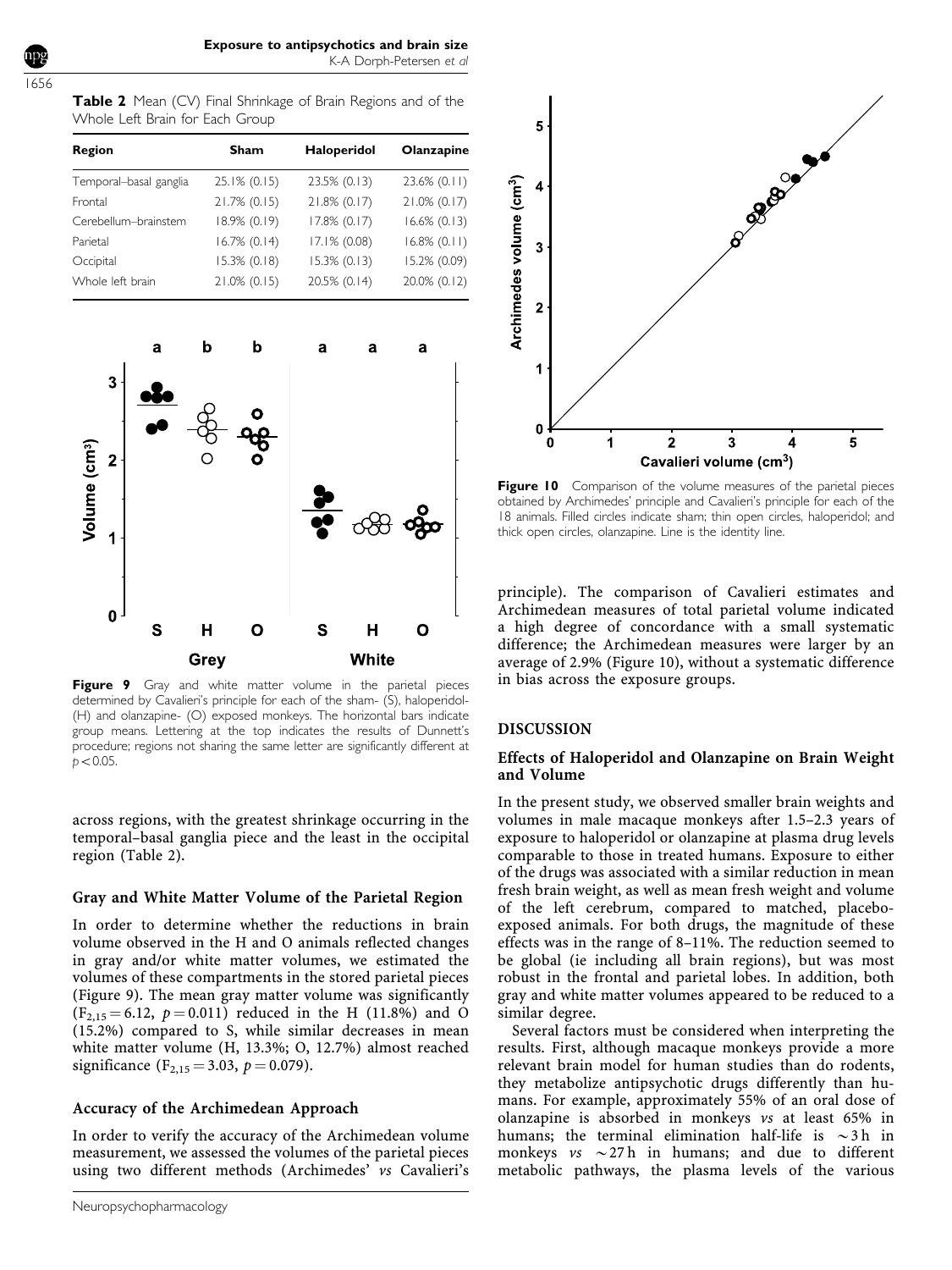metabolites of unknown bioactivity are quite likely very different (Kassahun et al, 1997; Mattiuz et al, 1997). Likewise, haloperidol is metabolized markedly faster by monkeys than humans (JM Perel and L Roizin, personal communication). Consistent with these differences in metabolism, the doses (in mg/kg) required in reaching comparable drug plasma levels were substantially higher in monkeys than those used in humans.

Second, it is not clear how an apparent drug effect on the brain of monkeys translates to humans with schizophrenia or other brain disorders. Specifically, we cannot conclude that normal human brains would show the same changes in weight and volume as monkeys, and if they do, whether the effect would be of the same, greater, or smaller magnitude in individuals with brain disorders. Finally, we cannot infer from this study whether such changes represent a beneficial, unwanted, or incidental effect.

To our knowledge, previous structural studies of primates exposed to antipsychotic medication have not assessed either total fresh or fixed volumes or weights (Akil et al, 1999; Pierri et al, 1999; Selemon et al, 1999), although all assume, based on cortical thickness measures, that no cortical volume loss occurred. However, a volume loss of  $\sim$  10% as seen here corresponds to a linear change of  $\sim$  3%, the detection of which requires more accurate and precise measurements than previously used. In this context, it should be mentioned that each of these previous studies based their structural analyses on density measures, which are known to be very sensitive to volume changes (Mendis-Handagama and Ewing, 1990). For example, both the increased 2-D densities of GAT-1-immunoreactive cartridges reported by Pierri et al (1999), and the increased glial 3-D densities reported by Selemon et al (1999) associated with antipsychotics, are very difficult to interpret unambiguously without measures of total cartridge or glia number and the corresponding reference volume. In light of our findings, the increased densities reported by these two studies could be a result of a reduction in the reference volume.

## Potential Sources of the Observed Reductions in Brain Volume

What happened to the brain volume in our monkeys? Regions enriched in dopamine  $D_2$  receptors might be hypothesized to be preferentially affected. However, due to the tissue-blocking procedure (see next section), it is not possible from our data to determine whether regions enriched in dopamine  $D_2$  receptors were predominantly affected. As both the gray and white matter appeared to be reduced to a similar degree in the parietal piece, the most parsimonious explanation of the findings would be a change in a structural element common to both compartments, that is, involving neurons and their processes (axons and dendrites), glia cells, and/or the vascular bed. Owing to the limited number of non-human primate studies, the following discussion is to a large degree based upon what we know from human studies.

The observed differences could be due to a decrease in the number or size of one or several types of neurons. Modern stereological studies of total neuron number in a range of brain regions have not found evidence of a deficit in neuronal number in subjects with schizophrenia (most of whom had been treated with antipsychotics) (Heckers et al, 1991; Pakkenberg, 1993; Thune et al, 2001; Andersen and Pakkenberg, 2003). Even the seemingly robust findings of reduced neuronal number in the mediodorsal thalamic nucleus previously reported by several groups have recently been questioned (Cullen et al, 2003; Dorph-Petersen et al, 2004; Young et al, 2004). On the other hand, studies of various brain regions in (predominantly medically treated) subjects with schizophrenia have reported decreased somal cell volumes (Benes et al, 1991; Arnold et al, 1995; Rajkowska et al, 1998; Pierri et al, 2001; Sweet et al, 2003, 2004), suggesting that a treatment-related reduction in neuronal size (with associated reductions in dendritic and axonal arbors) may be present. However, although consistent, these neuronal somal size studies should be interpreted with some care as none of these studies fully applied unbiased stereological methods of sampling and measurement. In addition, a recent stereological study of brains from males chronically treated with antipsychotics did not find reductions in the total length or diameter of myelinated nerve fibers in prefrontal or global white matter (Marner and Pakkenberg, 2003). However, as unmyelinated fibers were not investigated, a change in these could not be ruled out.

Alternatively, the observed volume reduction could be due to changes in glia cells. Interestingly, several psychiatric disorders have been reported to have decreased glia cell number or density (Cotter et al, 2001, 2002; Rajkowska et al, 2001; Hof et al, 2003; Stark et al, 2004). However, additional studies are needed to determine whether these observed glial changes are specific to the respective diseases or related to treatment with antipsychotic drugs. A growing body of literature describes abnormalities in myelination in schizophrenia (Davis et al, 2003), although again it is not clear to what degree these findings reflect treatment with antipsychotics.

Another candidate for structural changes in both white and gray matter may be the vascular bed. However, as studies of different brain regions in different species have consistently found that the vascular bed comprises less than 5% of the total brain volume (Haug, 1986; Weis et al, 1996; Løkkegaard et al, 2001), a reduction in the vascular bed could contribute to, but not fully account for, the observed volume reductions.

## Implication for Studies of Schizophrenia

The results of this study raise the possibility that reported findings of progressive reductions in the volume of certain brain regions in individuals with schizophrenia may be confounded by a treatment effect. A recent meta-analysis of post-mortem studies found a small (2%) but significant decrease in brain weight in schizophrenia (Harrison et al, 2003). Correspondingly, only 11 out of 50 imaging studies found reduced whole brain volume in schizophrenia (Shenton et al, 2001); however, all 11 of the positive studies were based upon chronic patients, while 10 of the negative studies were based upon subjects in their first episode of schizophrenia. In addition, it is not clear to what degree the inconsistency of the MRI findings reflects methodological limitations; assessments of accuracy of MRI-based volume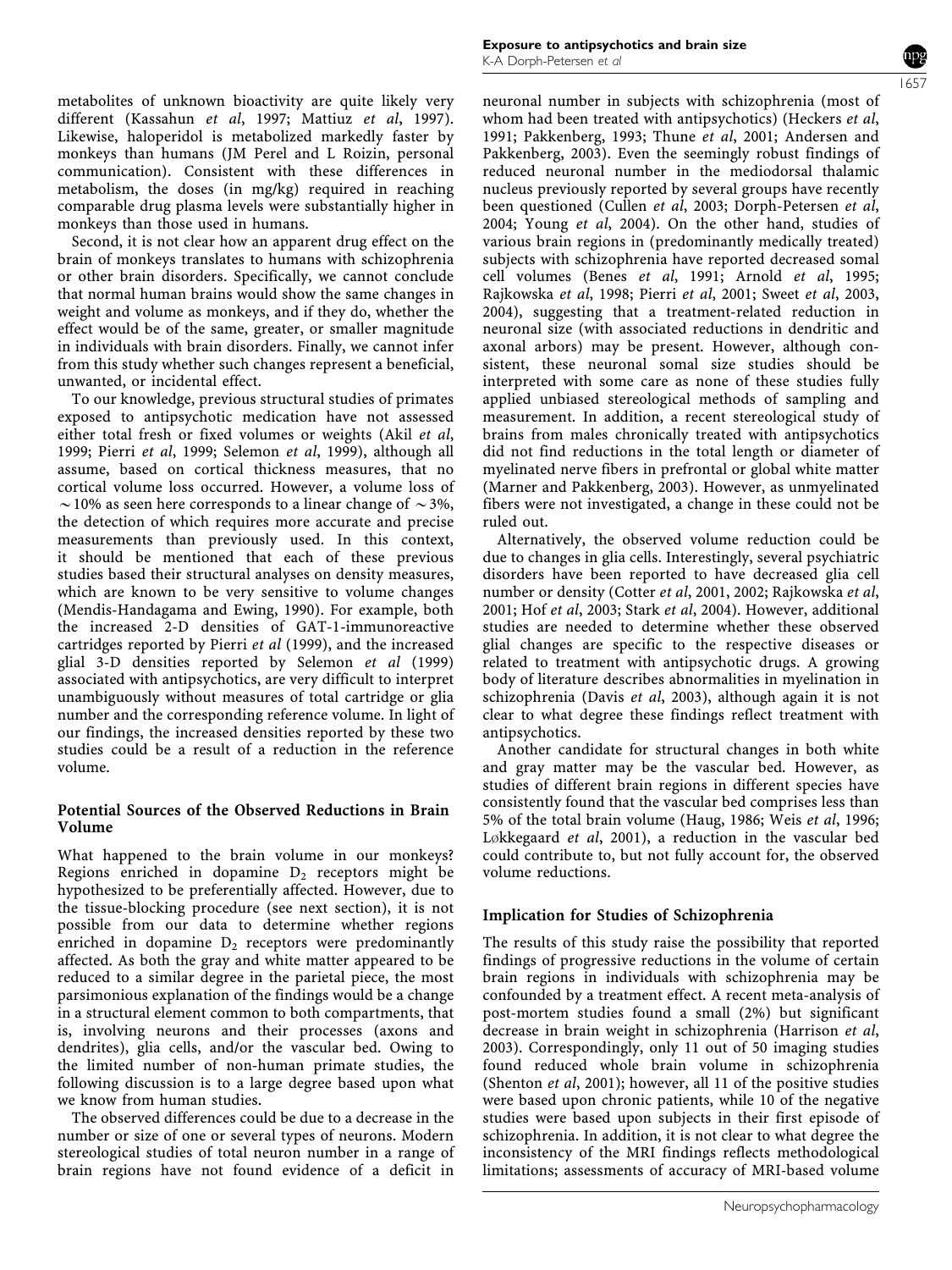1658

estimates suggest that significant biases may be present (Gadeberg et al, 1999, 2002; Garcia-Fiñana et al, 2003). Assuming it exists, this small difference could to some degree be caused by medication effects like the one observed in this study; however, it appears that a medication-induced difference in whole brain size of a magnitude comparable to the  $\sim$  10% seen in our study does not occur, in general, in individuals with schizophrenia treated with antipsychotic drugs. It should also be noted, though, that a medication effect could be diluted by heterogeneities in subject populations as well as in treatment regimens. In addition, potential drug effects may show a more regional pattern in the human brain, compared to the monkey, again diluting the overall effects. Indeed, longitudinal imaging studies typically have reported progressive changes localized to specific brain regions such as reduced volume of middle temporal lobe (Okubo et al, 2001; Shenton et al, 2001; Niznikiewicz et al, 2003). Interestingly, a recent post-mortem schizophrenia study found a selective and significant 12% reduction in frontal gray matter volume and a 6% reduction in frontal white matter (Selemon et al, 2002), findings in the same range as those found in the current study.

Longitudinal imaging studies have reported increased volume of the caudate nucleus in humans treated with typical antipsychotics (Chakos et al, 1994; Keshavan et al, 1994; Doraiswamy et al, 1995), whereas reduced or unchanged caudate volume has been seen in subjects treated with atypical antipsychotics (Chakos et al, 1995; Gur et al, 1998; Corson et al, 1999; Scheepers et al, 2001). This pattern has been replicated in a recent stereological study of rats, where haloperidol exposure was associated with an increased volume of striatum and olanzapine exposure with a reduction (Andersson et al, 2002). Interestingly, a recent study of subjects with schizophrenia treated with low dosage haloperidol or atypical antipsychotics and normal comparison subjects found similar decrease in volumes of the caudate nucleus in all three groups after a 5-year follow-up (Tauscher-Wisniewski et al, 2002). Unfortunately, in our study, we have not been able to illuminate these findings. The caudate nucleus was divided into several pieces by the initial, cortex-focused dissection, and the largest part of the caudate was contained within the temporal piece. Furthermore, as the caudate comprised only a minor part of this piece and the reported caudate volume changes in humans were of limited magnitude (within  $\pm$ 15%), we do not have the necessary resolution to observe a potential drug-related caudate effect.

# Tissue Shrinkage

Our findings also clearly illustrate how a standard histological protocol for cryoprotection and storage of brain tissue induces a significant shrinkage of  $\sim$  20%. This shrinkage occurs despite the gradual stepwise increment in sucrose concentration and the relative moderate final concentration of 18% sucrose; a single step of immersion in 30% sucrose as used by some laboratories may very well induce a greater degree of tissue shrinkage. The observed shrinkage in the current study was the same across all three groups of animals; we did not see any evidence of either global or regional differences in shrinkage due to drug

exposure. It should be kept in mind, however, that our findings cannot rule out a distinct difference in postmortem shrinkage of any minor subcompartment of the tissue (eg of a certain cell type), as such an effect-although pronounced—could be miniscule compared to the total volume and below the resolution of our study. The observation of similar post-mortem shrinkage across all three groups of animals is of importance when interpreting size or density data from human post-mortem studies of subjects treated with antipsychotics. For example, the finding of reduced global or regional brain volumes in subjects with schizophrenia (Pakkenberg, 1987; Selemon et al, 2002) has been discussed under the implicit assumption that the tissue volume was reduced in vivo, without considering the possibility that the brains from subjects with schizophrenia shrunk more during tissue processing. Finally, we observed that different brain regions shrunk differently. This might very well be due to regional differences in structure (such as white and gray matter content), volume, shape, and total external surface (natural and/or  $cut$ )—characteristics that are all of obvious importance for the exchange of fluids (predominantly water) that is likely the main cause of the processinginduced shrinkage. This indicates that the use of a global (whole brain) shrinkage correction factor for studies of a particular brain region should be avoided or only implemented and interpreted with very great care.

# Precision and Accuracy of the Quantitative Approach

In the present study, we have documented that the implementation of Archimedes' principle is both precise and accurate. Although both Archimedes' and Cavalieri's methods for volume determination are unbiased in principle, they are of course potentially biased in implementation. The Archimedean approach was expected to have a small positive bias due to fluid or small air bubbles trapped in sulci at the surface of the tissue pieces, whereas the results based upon Cavalieri's principle in the present implementation could have a small negative bias due to under projection. The fact that potential biases of the two methods were of opposite directions is crucial for the comparison of the Archimedean results to those based upon Cavalieri's principle. Consistent with our expectations, we found that the combination of the systematic biases of the two methods is below 3%, indicating that both methods are very accurate. Furthermore, Figure 10 illustrates (as expected) that we did not register any observer biases across exposure groups due to lack of blinding during the last set of Archimedean measures.

The reported Cavalieri volumes of gray and white matter are influenced to an unknown (but limited) degree by over and under projections at the boundary between white/gray matter (eg a thin layer of white matter over gray matter may go unnoticed and vice versa). We sought to limit this bias as much as possible by cutting the parietal slabs perpendicular to the intraparietal sulcus, thereby minimizing the amount of cuts oblique to the pial surface. Perpendicular cuts are less prone to over- and underprojection problems due to better visualization of the white/gray matter boundary.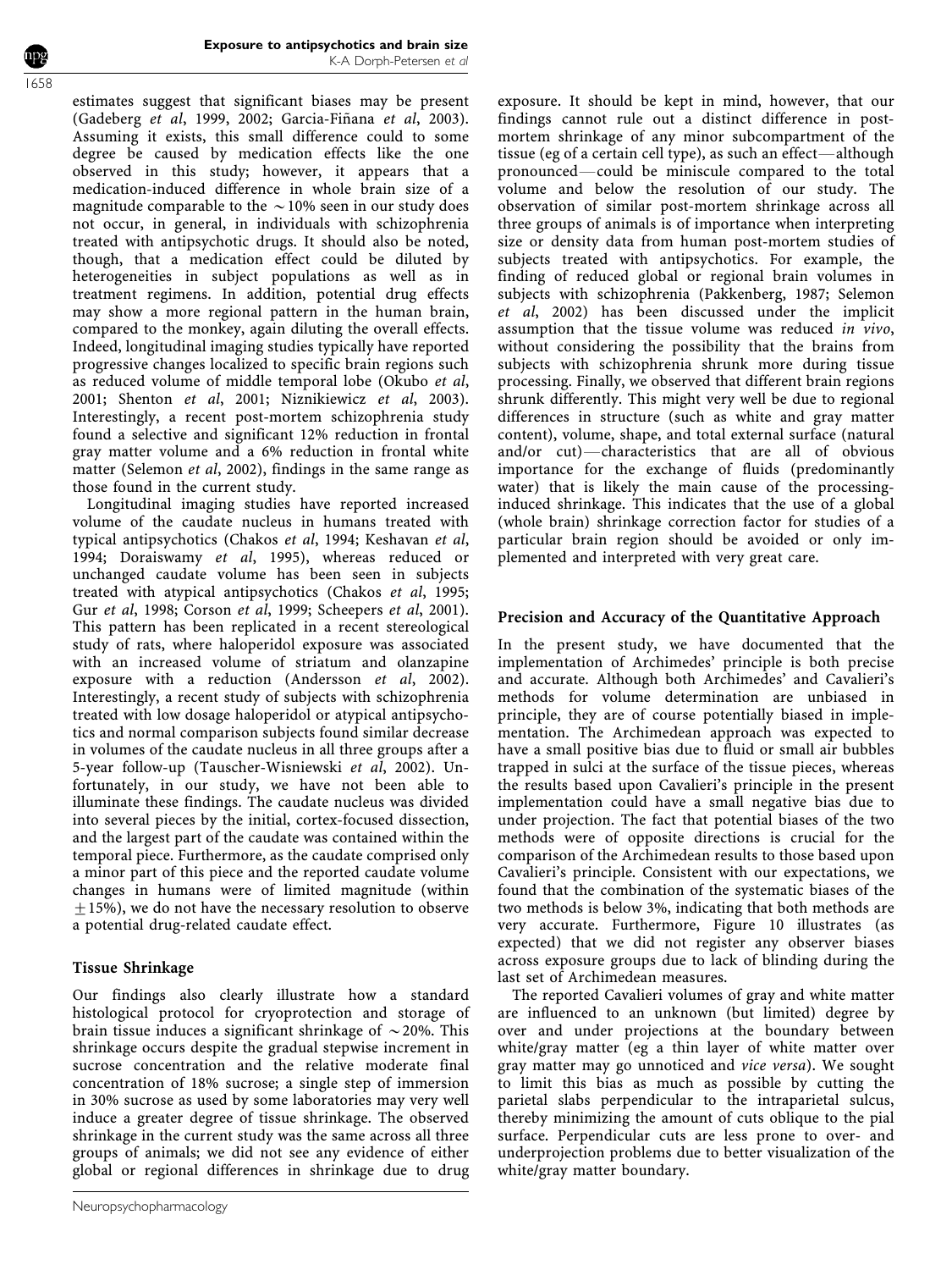In summary, we found that chronic exposure of monkeys to haloperidol or olanzapine in a manner that mimics clinical use is associated with a significant reduction in brain volume that affects both gray and white matter. In contrast, although substantial and regionally specific reductions in tissue volume occur with histological processing, pre-mortem exposure to antipsychotics does not appear to affect this process.

Further studies are needed to confirm these observations of antipsychotic-related reductions in brain volume, to identify the affected neural elements, and to determine the mechanisms that produce these changes.

## ACKNOWLEDGEMENTS

We thank Lisa Nieman-Vento, Clara Reiter, Stephan Eggan, and Dustin Hammers for technical assistance, Qiang Wu for assisting with the statistical analysis, Mary Brady for help with graphics, Professor Hans Jørgen G Gundersen for suggestions on the post-mortem experimental design, and Dr Robert A Sweet for helpful comments to this paper. The study received support from The Danish Medical Research Council, USPHS Grants MH45156 and MH43784, and an investigator-initiated grant from Eli Lilly. Dr Allan R Sampson is a statistical consultant for Johnson & Johnson Pharmaceutical Research & Development, LLC.

#### REFERENCES

- Akil M, Pierri JN, Whitehead RE, Edgar CL, Mohila C, Sampson AR et al (1999). Lamina-specific alterations in the dopamine innervation of the prefrontal cortex in schizophrenic subjects. Am J Psychiatry 156: 1580–1589.
- Andersen BB, Pakkenberg B (2003). Stereological quantitation in cerebella from people with schizophrenia. Br J Psychiatry 182: 354–361.
- Andersson C, Hamer RM, Lawler CP, Mailman RB, Lieberman JA (2002). Striatal volume changes in the rat following long-term administration of typical and atypical antipsychotic drugs. Neuropsychopharmacology 27: 143–151.
- Apiquian R, Fresán A, Herrera K, Ulloa RE, Lóyzaga C, Fuente-Sandoval C et al (2003). Minimum effective doses of haloperidol for the treatment of first psychotic episode: a comparative study with risperidone and olanzapine. Int J Neuropsychopharmacol 6: 403–408.
- Arnold SE, Franz BR, Gur RC, Gur RE, Shapiro RM, Moberg PJ et al (1995). Smaller neuron size in schizophrenia in hippocampal subfields that mediate cortical-hippocampal interactions. Am J Psychiatry 152: 738–748.
- Benes FM, Sorensen I, Bird ED (1991). Reduced neuronal size in posterior hippocampus of schizophrenic patients. Schizophr Bull 17: 597–608.
- Chakos MH, Lieberman JA, Alvir J, Bilder R, Ashtari M (1995). Caudate nuclei volumes in schizophrenic patients treated with typical antipsychotics or clozapine. Lancet 345: 456–457.
- Chakos MH, Lieberman JA, Bilder RM, Borenstein M, Lerner G, Bogerts B et al (1994). Increase in caudate nuclei volumes of first-episode schizophrenic patients taking antipsychotic drugs. Am J Psychiatry 151: 1430–1436.
- Corson PW, Nopoulos P, Miller DD, Arndt S, Andreasen NC (1999). Change in basal ganglia volume over 2 years in patients with schizophrenia: typical versus atypical neuroleptics. Am J Psychiatry 156: 1200–1204.
- Cotter D, Mackay D, Chana G, Beasley C, Landau S, Everall IP (2002). Reduced neuronal size and glial cell density in area 9 of the dorsolateral prefrontal cortex in subjects with major depressive disorder. Cereb Cortex 12: 386–394.
- Cotter D, Mackay D, Landau S, Kerwin R, Everall I (2001). Reduced glial cell density and neuronal size in anterior cingulate cortex in major depressive disorder. Arch Gen Psychiatry 58: 545–553.
- Cullen TJ, Walker MA, Parkinson N, Craven R, Crow TJ, Esiri MM et al (2003). A postmortem study of the mediodorsal nucleus of the thalamus in schizophrenia. Schizophr Res 60: 157–166.
- Davis KL, Stewart DG, Friedman JI, Buchsbaum M, Harvey PD, Hof PR et al (2003). White matter changes in schizophrenia: evidence for myelin-related dysfunction. Arch Gen Psychiatry 60: 443–456.
- Doraiswamy PM, Tupler LA, Krishnan KRR (1995). Neuroleptic treatment and caudate plasticity. Lancet 345: 734–735.
- Dorph-Petersen KA, Pierri JN, Sun Z, Sampson AR, Lewis DA (2004). Stereological analysis of the mediodorsal thalamic nucleus in schizophrenia: volume, neuron number, and cell types. J Comp Neurol 472: 449–462.
- Farde L, Nordström AL, Wiesel FA, Pauli S, Halldin C, Sedvall G (1992). Positron emission tomographic analysis of central  $D_1$ and  $D_2$  dopamine receptor occupancy in patients treated with classical neuroleptics and clozapine. Relation to extrapyramidal side effects. Arch Gen Psychiatry 49: 538–544.
- Gadeberg P, Gundersen HJG, Tågehøj F (1999). How accurate are measurements on MRI? A study on multiple sclerosis using reliable 3D stereological methods. J Magn Reson Imaging 10: 72–79.
- Gadeberg P, Gundersen HJG, Taagehøj F, Jakobsen J (2002). MRI volume measurements of hypointense objects. A phantom study using stereological methods. J Neurosci Methods 114: 149–157.
- Garcia-Fiñana M, Cruz-Orive LM, Mackay CE, Pakkenberg B, Roberts N (2003). Comparison of MR imaging against physical sectioning to estimate the volume of human cerebral compartments. Neuroimage 18: 505–516.
- Gundersen HJG, Jensen EB (1987). The efficiency of systematic sampling in stereology and its prediction. *J Microsc* 147: 229–263.
- Gundersen HJG, Jensen EBV, Kiêu K, Nielsen J (1999). The efficiency of systematic sampling in stereology-reconsidered. J Microsc 193: 199–211.
- Gupta SK, Kunka RL, Metz A, Lloyd T, Rudolph G, Perel JM (1995). Effect of alosetron (a new  $5-HT<sub>3</sub>$  receptor antagonist) on the pharmacokinetics of haloperidol in schizophrenic patients. J Clin Pharmacol 35: 202–207.
- Gur RE, Maany V, Mozley PD, Swanson C, Bilker W, Gur RC (1998). Subcortical MRI volumes in neuroleptic-naive and treated patients with schizophrenia. Am J Psychiatry 155: 1711–1717.
- Harrison PJ (1999). The neuropathology of schizophrenia: a critical review of the data and their interpretation. Brain 122: 593–624.
- Harrison PJ, Lewis DA (2003). Neuropathology of schizophrenia. In: Hirsch S and Weinberger DR (eds). Schizophrenia, 2nd edn. Blackwell Science Ltd.: Oxford. pp 310–325.
- Harrison PJ, Freemantle N, Geddes JR (2003). Meta-analysis of brain weight in schizophrenia. Schizophr Res 64: 25–34.
- Haug H (1986). History of neuromorphometry. J Neurosci Methods  $18: 1-17$
- Heckers S, Heinsen H, Geiger B, Beckmann H (1991). Hippocampal neuron number in schizophrenia. A stereological study. Arch Gen Psychiatry 48: 1002–1008.
- Ho BC, Andreasen NC, Nopoulos P, Arndt S, Magnotta V, Flaum M (2003). Progressive structural brain abnormalities and their relationship to clinical outcome: a longitudinal magnetic resonance imaging study early in schizophrenia. Arch Gen Psychiatry 60: 585–594.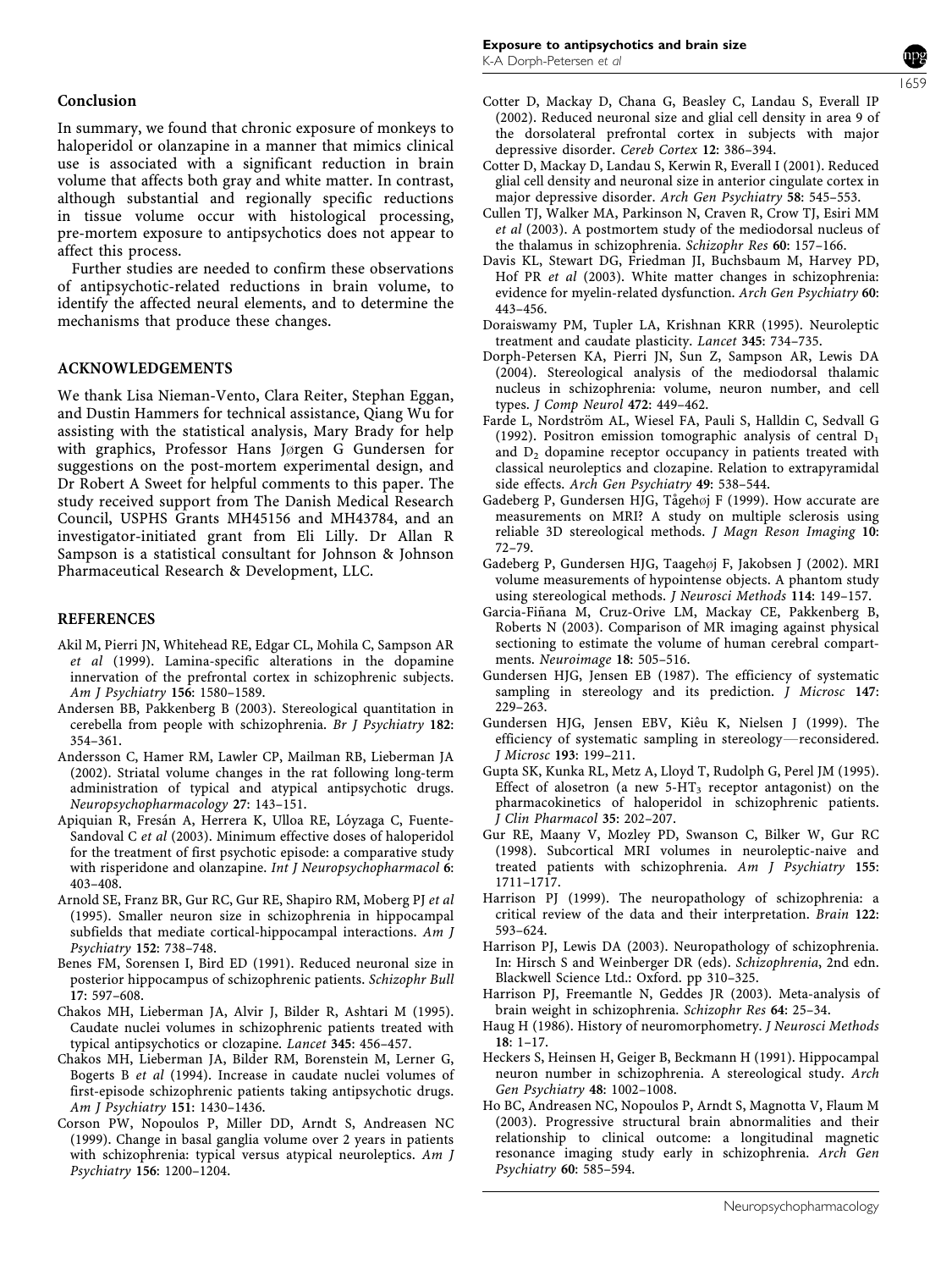- Hochberg Y, Tamhane AC (1987). Multiple Comparison Procedures. Wiley: New York.
- Hof PR, Haroutunian V, Friedrich Jr VL, Byne W, Buitron C, Perl DP et al (2003). Loss and altered spatial distribution of oligodendrocytes in the superior frontal gyrus in schizophrenia. Biol Psychiatry 53: 1075–1085.
- Howard CV, Reed MG (1998). Unbiased Stereology. Three-Dimensional Measurement in Microscopy. Bios Scientific Publishers Ltd: Oxford.
- Kapur S, Seeman P (2001). Does fast dissociation from the dopamine  $D_2$  receptor explain the action of atypical antipsychotics? A new hypothesis. Am J Psychiatry 158: 360–369.
- Kapur S, Zipursky R, Jones C, Remington G, Houle S (2000). Relationship between dopamine  $D<sub>2</sub>$  occupancy, clinical response, and side effects: a double-blind PET study of first-episode schizophrenia. Am J Psychiatry 157: 514–520.
- Kapur S, Zipursky R, Roy P, Jones C, Remington G, Reed K et al (1997). The relationship between  $D_2$  receptor occupancy and plasma levels on low dose oral haloperidol: a PET study. Psychopharmacology (Berl) 131: 148–152.
- Kapur S, Zipursky RB, Remington G (1999). Clinical and theoretical implications of  $5-HT_2$  and  $D_2$  receptor occupancy of clozapine, risperidone, and olanzapine in schizophrenia. Am J Psychiatry 156: 286–293.
- Kapur S, Zipursky RB, Remington G, Jones C, DaSilva J, WIlson AA et al (1998). 5-HT<sub>2</sub> and  $D_2$  receptor occupancy of olanzapine in schizophrenia: a PET investigation. Am J Psychiatry 155: 921–928.
- Kassahun K, Mattiuz E, Nyhart Jr E, Obermeyer B, Gillespie T, Murphy A et al (1997). Disposition and biotransformation of the antipsychotic agent olanzapine in humans. Drug Metab Dispos 25: 81–93.
- Keefe RSE, Seidman LJ, Christensen BK, Hamer RM, Sharma T, Sitskoorn MM et al (2004). Comparative effect of atypical and conventional antipsychotic drugs on neurocognition in firstepisode psychosis: a randomized, double-blind trial of olanzapine versus low doses of haloperidol. Am J Psychiatry 161: 985–995.
- Keshavan MS, Bagwell WW, Haas GL, Sweeney JA, Schooler NR, Pettegrew JW (1994). Changes in caudate volume with neuroleptic treatment. Lancet 344: 1434.
- Lewis DA (2002). The human brain revisited: opportunities and challenges in postmortem studies of psychiatric disorders. Neuropsychopharmacology 26: 143–154.
- Littell RC, Milliken GA, Stroup WW, Wolfinger RD (1996). SAS System for Mixed Models. SAS Institute Inc.: Cary, NC.
- Løkkegaard A, Nyengaard JR, West MJ (2001). Stereological estimates of number and length of capillaries in subdivisions of the human hippocampal region. Hippocampus 11: 726–740.
- Marner L, Pakkenberg B (2003). Total length of nerve fibers in prefrontal and global white matter of chronic schizophrenics. J Psychiatr Res 37: 539–547.
- Mattiuz E, Franklin R, Gillespie T, Murphy A, Bernstein J, Chiu A et al (1997). Disposition and metabolism of olanzapine in mice, dogs, and rhesus monkeys. Drug Metab Dispos 25: 573–583.
- McEvoy JP, Hogarty GE, Steingard S (1991). Optimal dose of neuroleptic in acute schizophrenia. A controlled study of the neuroleptic threshold and higher haloperidol dose. Arch Gen Psychiatry 48: 739–745.
- McEvoy JP, Stiller RL, Farr R (1986). Plasma haloperidol levels drawn at neuroleptic threshold doses: a pilot study. J Clin Psychopharmacol 6: 133–138.
- Mendis-Handagama SMLC, Ewing LL (1990). Sources of error in the estimation of Leydig cell numbers in control and atrophied mammalian testes. J Microsc 159: 73–82.
- Neter J, Kutner MH, Nachtsheim CJ, Wasserman W (1996). Applied Linear Statistical Models, 4th edn. McGraw-Hill: Boston.
- Niznikiewicz MA, Kubicki M, Shenton ME (2003). Recent structural and functional imaging findings in schizophrenia. Curr Opin Psychiatry 16: 123–147.
- Nordström AL, Farde L, Wiesel FA, Forslund K, Pauli S, Halldin C et al (1993). Central D2-dopamine receptor occupancy in relation to antipsychotic drug effects: a double-blind PET study of schizophrenic patients. Biol Psychiatry 33: 227–235.
- Nyberg S, Farde L, Halldin C, Dahl ML, Bertilsson L (1995). D<sub>2</sub> dopamine receptor occupancy during low-dose treatment with haloperidol decanoate. Am J Psychiatry 152: 173-178.
- Okubo Y, Saijo T, Oda K (2001). A review of MRI studies of progressive brain changes in schizophrenia. J Med Dent Sci 48: 61–67.
- Olesen OV, Linnet K (1998). Determination of olanzapine in serum by high-performance liquid chromatography using ultraviolet detection considering the easy oxidability of the compound and the presence of other psychotropic drugs. J Chromatogr B Biomed Sci Appl 714: 309–315.
- Oosthuizen P, Emsley R, Jadri TH, Keyter N (2004). A randomized, controlled comparison of the efficacy and tolerability of low and high doses of haloperidol in the treatment of first-episode psychosis. Int J Neuropsychopharmacol 7: 125–131.
- Pakkenberg B (1987). Post-mortem study of chronic schizophrenic brains. Br J Psychiatry 151: 744–752.
- Pakkenberg B (1993). Total nerve cell number in neocortex in chronic schizophrenics and controls estimated using optical disectors. Biol Psychiatry 34: 768–772.
- Pantelis C, Velakoulis D, McGorry PD, Wood SJ, Suckling J, Phillips LJ et al (2003). Neuroanatomical abnormalities before and after onset of psychosis: a cross-sectional and longitudinal MRI comparison. Lancet 361: 281–288.
- Perry PJ, Lund BC, Sanger T, Beasley C (2001). Olanzapine plasma concentrations and clinical response: acute phase results of the North American Olanzapine Trial. J Clin Psychopharmacol 21: 14–20.
- Perry PJ, Sanger T, Beasley C (1997). Olanzapine plasma concentrations and clinical response in acutely ill schizophrenic patients. J Clin Psychopharmacol 17: 472–477.
- Pierri JN, Chaudry AS, Woo T-UW, Lewis DA (1999). Alterations in chandelier neuron axon terminals in the prefrontal cortex of schizophrenic subjects. Am J Psychiatry 156: 1709-1719.
- Pierri JN, Volk CLE, Auh S, Sampson A, Lewis DA (2001). Decreased somal size of deep layer 3 pyramidal neurons in the prefrontal cortex of subjects with schizophrenia. Arch Gen Psychiatry 58: 466–473.
- Rajkowska G, Halaris A, Selemon LD (2001). Reductions in neuronal and glial density characterize the dorsolateral prefrontal cortex in bipolar disorder. Biol Psychiatry 49: 741–752.
- Rajkowska G, Selemon LD, Goldman-Rakic PS (1998). Neuronal and glial somal size in the prefrontal cortex: a postmortem morphometric study of schizophrenia and Huntington disease. Arch Gen Psychiatry 55: 215–224.
- SAS Institute Inc. (1990). SAS/STAT User's Guide, Version 6, 4th edn, Vol 2, SAS Publishing: Cary, NC.
- Scheepers FE, Gispen de Wied CC, Hulshoff Pol HE, van de Flier W, van der Linden JA, Kahn RS (2001). The effect of clozapine on caudate nucleus volume in schizophrenic patients previously treated with typical antipsychotics. Neuropsychopharmacology 24: 47–54.
- Scherle W (1970). A simple method for volumetry of organs in quantitative stereology. Mikroskopie 26: 57–60.
- Selemon LD, Kleinman JE, Herman MM, Goldman-Rakic PS (2002). Smaller frontal gray matter volume in postmortem schizophrenic brains. Am J Psychiatry 159: 1983-1991.
- Selemon LD, Lidow MS, Goldman-Rakic PS (1999). Increased volume and glial density in primate prefrontal cortex associated with chronic antipsychotic drug exposure. Biol Psychiatry 46: 161–172.